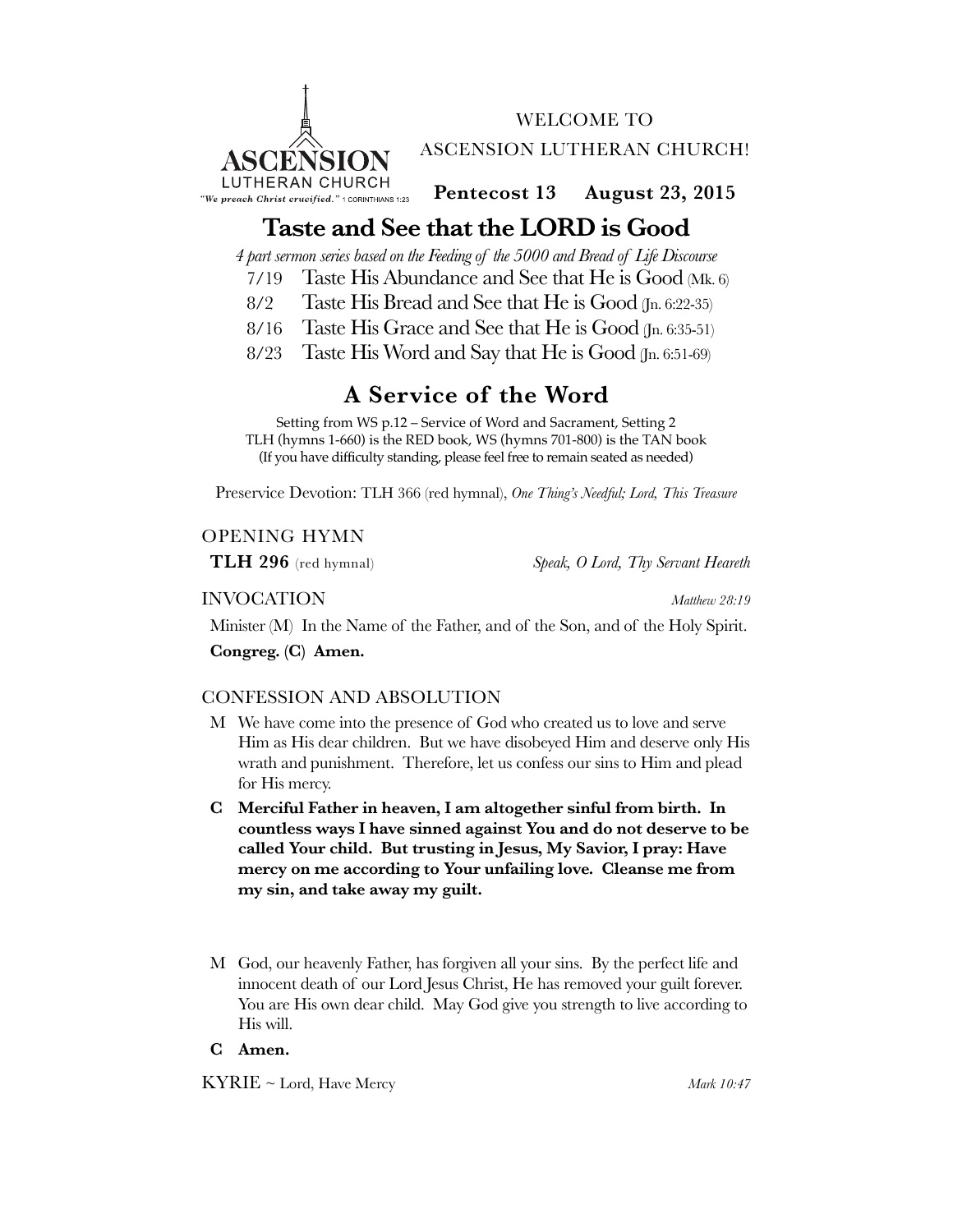

GLORIA IN EXCELSIS ~ Glory to God in the Highest Luke 2:14; Revelation5:8-14



- M The Lord be with you.
- $\bf C$ And also with you.

## **COLLECT OF THE DAY**

- M Let us pray, ... one God now and forever,
- C Amen

## **FIRST LESSON**

## Joshua 24:1-2a, 14-18

Then Joshua gathered all the tribes of Israel to Shechem and called for the elders of Israel, for their heads, for their judges, and for their officers; and they presented themselves before God. <sup>2</sup> And Joshua said to all the people,  $\dots$ 

<sup>14</sup> "Now therefore, fear the Lord, serve Him in sincerity and in truth, and put away the gods which your fathers served on the other side of the River and in Egypt. Serve the Lord! <sup>15</sup> And if it seems evil to you to serve the Lord, choose for yourselves this day whom you will serve, whether the gods which your fathers served that were on the other side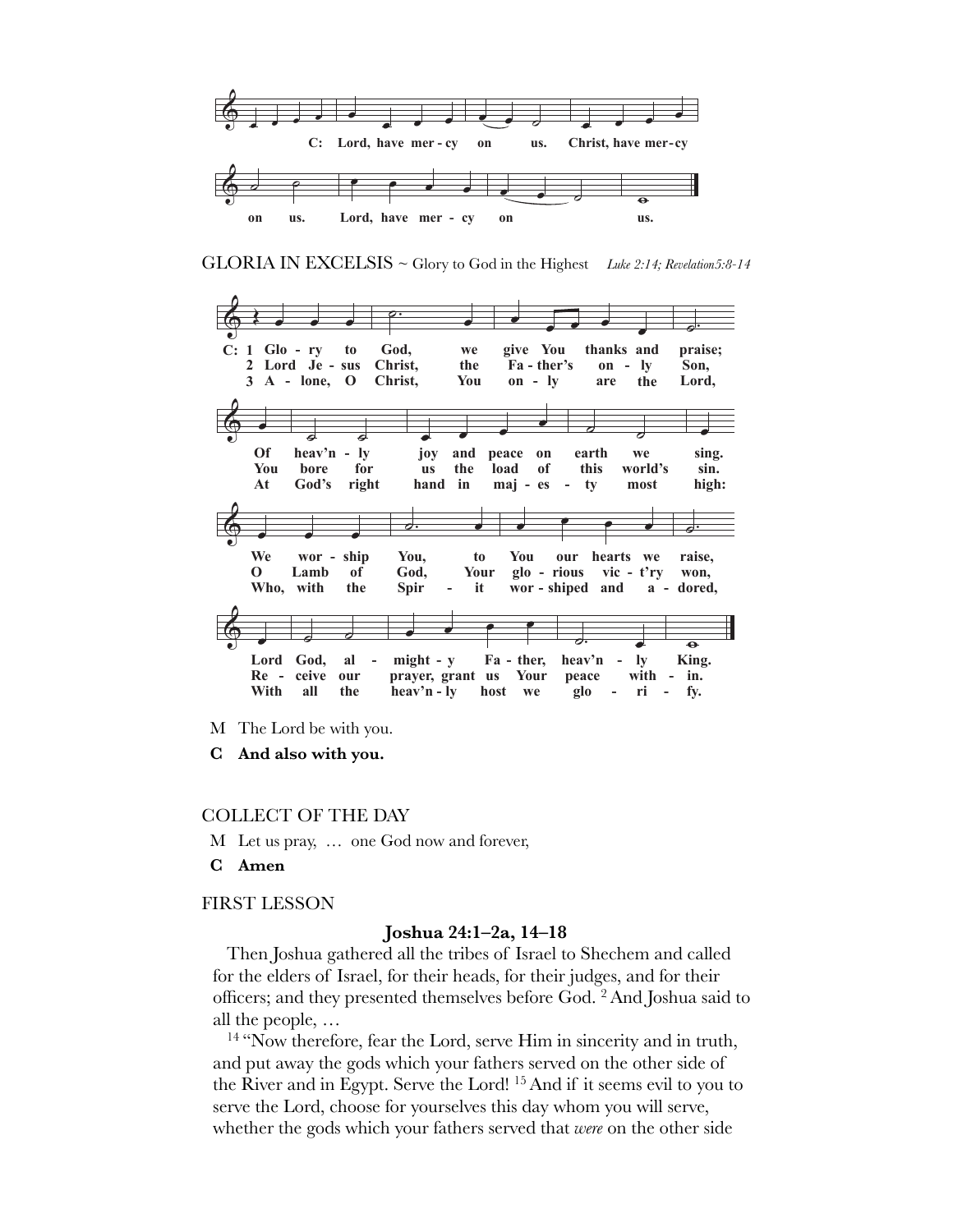of the River, or the gods of the Amorites, in whose land you dwell. But as for me and my house, we will serve the Lord."

<sup>16</sup> So the people answered and said: "Far be it from us that we should forsake the Lord to serve other gods; 17 for the Lord our God *is* He who brought us and our fathers up out of the land of Egypt, from the house of bondage, who did those great signs in our sight, and preserved us in all the way that we went and among all the people through whom we passed. 18And the Lord drove out from before us all the people, including the Amorites who dwelt in the land. We also will serve the Lord, for He *is* our God."

## RESPONSIVE PROVERB *responsively* from Proverbs 9; John 6:68

- M Wisdom has built her house, She has hewn out her seven pillars; She has slaughtered her meat, She has mixed her wine, She has also furnished her table. She has sent out her maidens, She cries out from the highest places of the city, "Whoever is simple, let him turn in here!"
- **C Lord, to whom shall we go? You have the words of eternal life.**
- M As for him who lacks understanding, she says to him, "Come, eat of my bread And drink of the wine I have mixed. Forsake foolishness and live, And go in the way of understanding."
- **C Lord, to whom shall we go? You have the words of eternal life.**
- M "He who corrects a scoffer gets shame for himself, And he who rebukes a wicked man only harms himself. Do not correct a scoffer, lest he hate you; Rebuke a wise man, and he will love you.
- **C Lord, to whom shall we go? You have the words of eternal life.**
- M Give instruction to a wise man, and he will be still wiser; Teach a just man, and he will increase in learning. The fear of the Lord is the beginning of wisdom, And the knowledge of the Holy One is understanding.
- **C Lord, to whom shall we go? You have the words of eternal life.**

GOSPEL LESSON *rise if able*

## **John 6:51–69**

<sup>51</sup> I am the living bread which came down from heaven. If anyone eats of this bread, he will live forever; and the bread that I shall give is My flesh, which I shall give for the life of the world."

<sup>52</sup> The Jews therefore quarreled among themselves, saying, "How can this Man give us *His* flesh to eat?"

53Then Jesus said to them, "Most assuredly, I say to you, unless you eat the flesh of the Son of Man and drink His blood, you have no life in you. 54 Whoever eats My flesh and drinks My blood has eternal life, and I will raise him up at the last day. 55 For My flesh is food indeed, and My blood is drink indeed. 56 He who eats My flesh and drinks My blood abides in Me, and I in him. 57As the living Father sent Me, and I live because of the Father, so he who feeds on Me will live because of Me. 58This is the bread which came down from heaven—not as your fathers ate the manna, and are dead. He who eats this bread will live forever."

59These things He said in the synagogue as He taught in Capernaum.

60Therefore many of His disciples, when they heard *this,* said, "This is a hard saying; who can understand it?"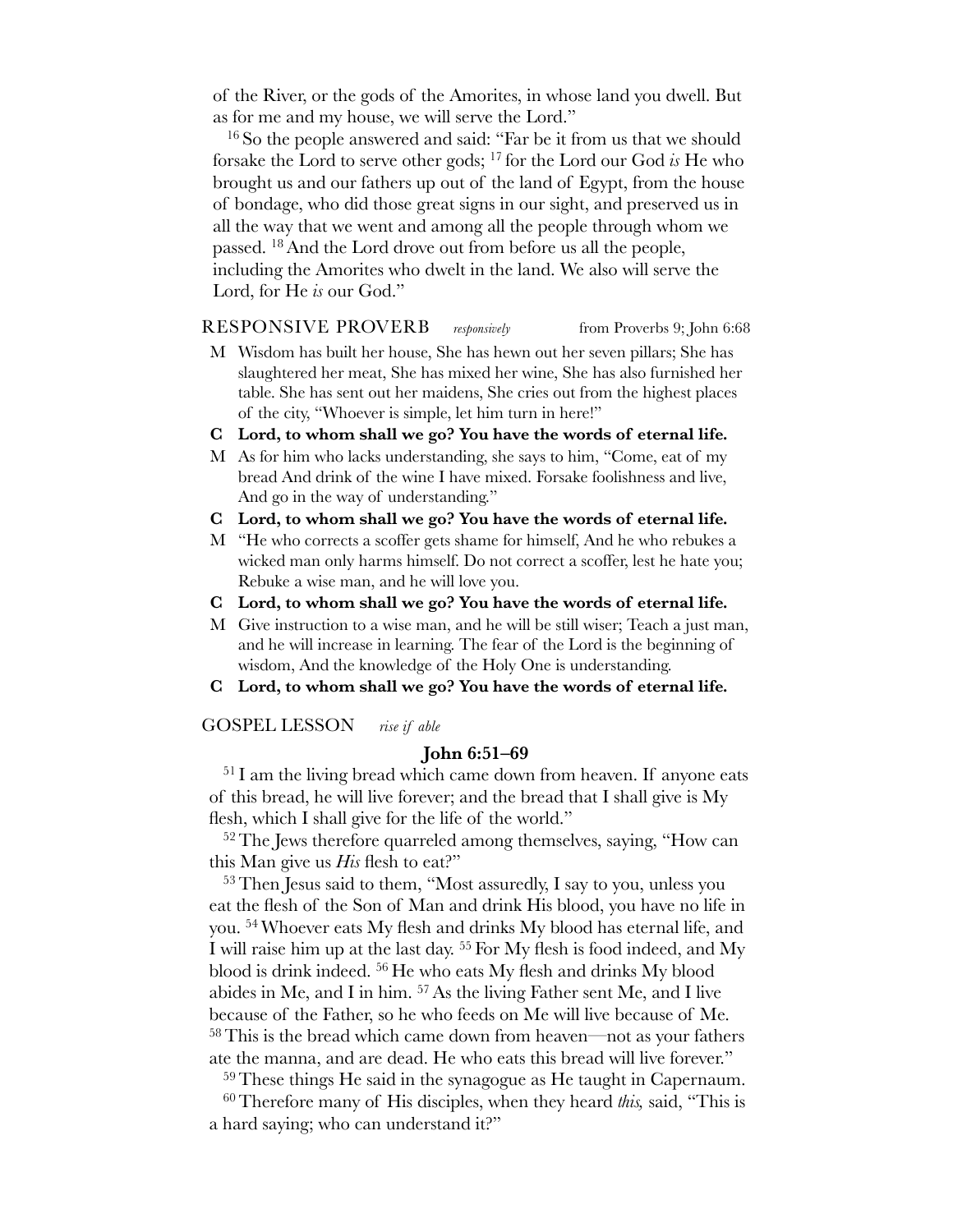<sup>61</sup> When Jesus knew in Himself that His disciples complained about this, He said to them, "Does this offend you? <sup>62</sup> What then if you should see the Son of Man ascend where He was before? <sup>63</sup> It is the Spirit who gives life; the flesh profits nothing. The words that I speak to you are spirit, and *they* are life. <sup>64</sup> But there are some of you who do not believe." For Jesus knew from the beginning who they were who did not believe, and who would betray Him. <sup>65</sup> And He said, "Therefore I have said to you that no one can come to Me unless it has been granted to him by My Father."

 $^{66}$  From that *time* many of His disciples went back and walked with Him no more.

<sup>67</sup> Then Jesus said to the twelve, "Do you also want to go away?"

<sup>68</sup> But Simon Peter answered Him, "Lord, to whom shall we go? You have the words of eternal life. <sup>69</sup> Also we have come to believe and know that You are the Christ, the Son of the living God."



 $CREED$  ~ The Apostles' Creed

 $\mathbf C$ 

I believe in God the Father almighty, maker of heaven and earth. I believe in Jesus Christ, His only Son, our Lord, Who was conceived by the Holy Spirit, born of the virgin Mary, suffered under Pontius Pilate, was crucified, died, and was buried. He descended into hell. The third day He rose again from the dead. He ascended into heaven and is seated at the right hand of God the Father almighty. From there He will come to judge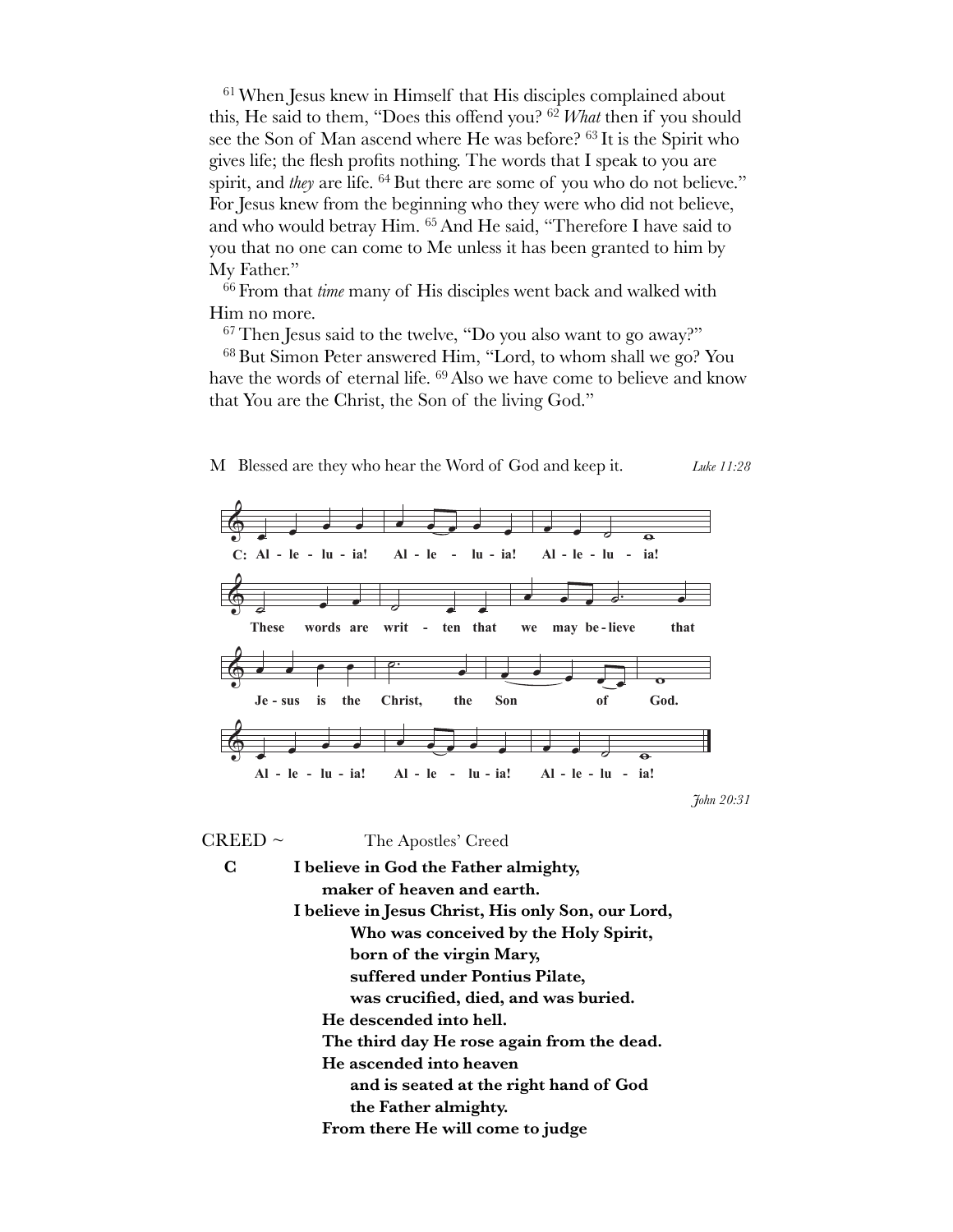the living and the dead. I believe in the Holy Spirit, the holy Christian Church, the communion of saints, the forgiveness of sins, the resurrection of the body, and the life everlasting. Amen.

**HYMN** TLH  $366:1,4,5$  (red hymnal)

One Thing's Needful; Lord This Treasure

SERMON ~ based on today's Gospel lesson

John 6:51–69 4 part sermon series: "Taste and See that the LORD is Good" Taste His Word and Say that He is Good

M The peace of God, which surpasses all understanding, will guard your hearts and minds through Christ Jesus. Philippians 4:7

## **OFFERTORY**

Psalm 51:10-12





Thy Strong Word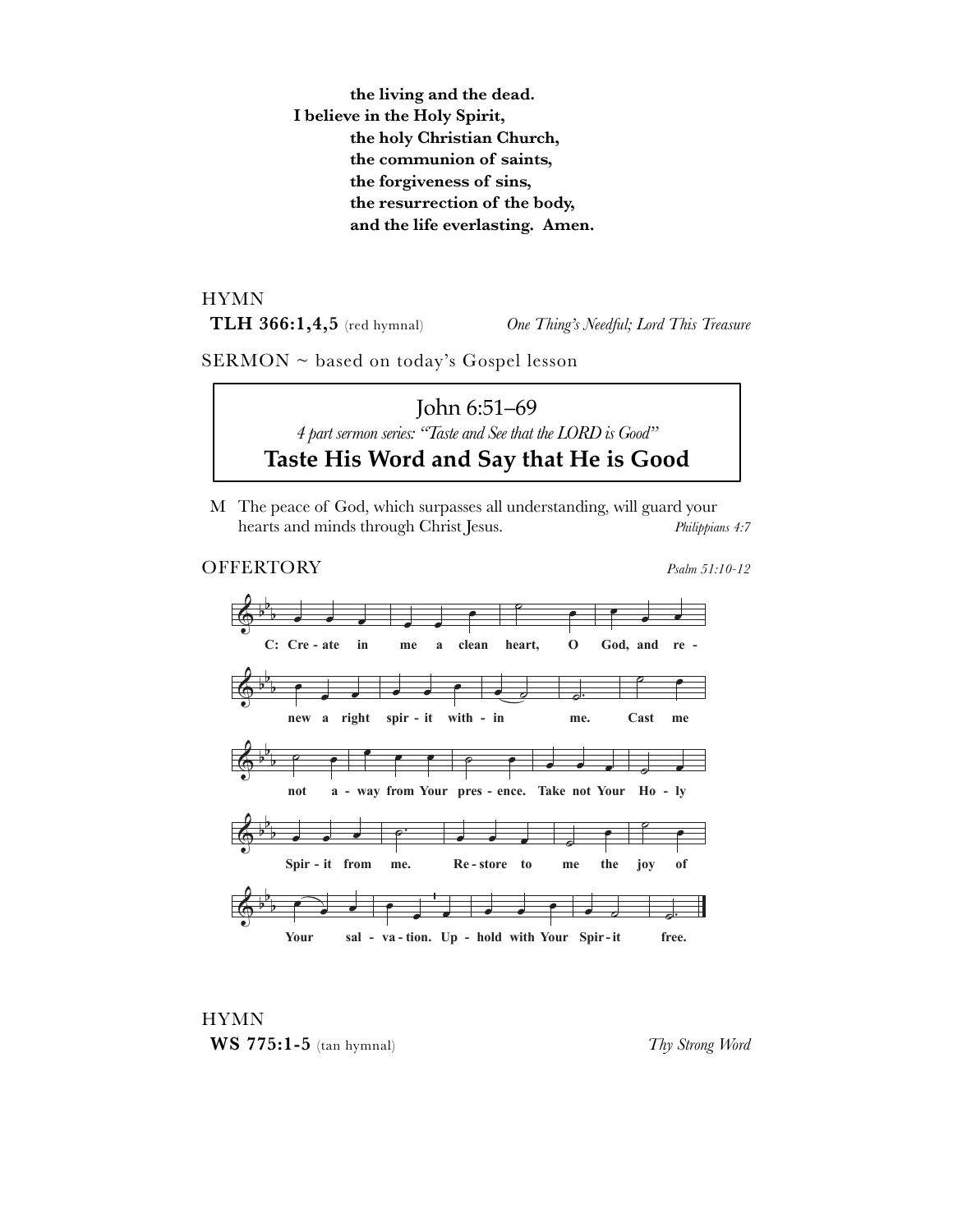## GATHERING OF OUR THANK OFFERING

## PRAYERS OF THE CHURCH

Almighty and Everlasting God, You are worthy to be worshiped and respected by all people.

#### **We thank You for the many blessings You have given us.**

We aren't worthy and don't deserve it;

**still, You have blessed us both temporally and spiritually.**

We especially praise You that You have preserved Your pure and saving Word and Sacraments.

## **And we pray, O Lord: preserve and extend Your Kingdom of Grace among us.**

Grant to Your Holy Church throughout the world pure teaching. Bless us with pastors who preach Your word faithfully.

## **Help all who hear to understand and believe.**

Send forth laborers into Your harvest,

## **and open the door of faith unto all unbelievers and also unto Your people.**

In mercy, remember the enemies of Your Church,

### **and lead them to repentance.**

Be the Protector and Defender of Your people in every tribulation and danger. Grant us fellowship and unity together with all who believe that we might fight the good fight of faith unto the end.

#### **And, at last, receive us into Your eternal salvation.**

Protect and prosper everyone in his appropriate calling,

**and cause all useful arts to flourish among us.**

Give all people, and especially Your children,

## **an appreciation of the blessings of marriage and family.**

Be the God and Father of the widow and widower,

#### **and of the children who have been deprived of father or mother.**

Be the Helper of the sick and the needy,

**and the Comforter of the forsaken and distressed.**

Receive the service and talents with which Your children serve You,

**as well as the offerings which we today bring as fruits of faith.** 

#### (Special Requests)

O Lord, we are strangers and pilgrims on the earth;

**so help us to grow in faith, and to live a godly life as we await the peace of the new creation.**

According to the various gifts You have given,

## **grant us a spirit of service within Your Church and toward one another.**

When our last hour is come support us by Your grace,

**and through the merit of Your Son Jesus Christ receive us into everlasting life.**

We ask this in the name of Jesus, Your Son, and our Lord and Savior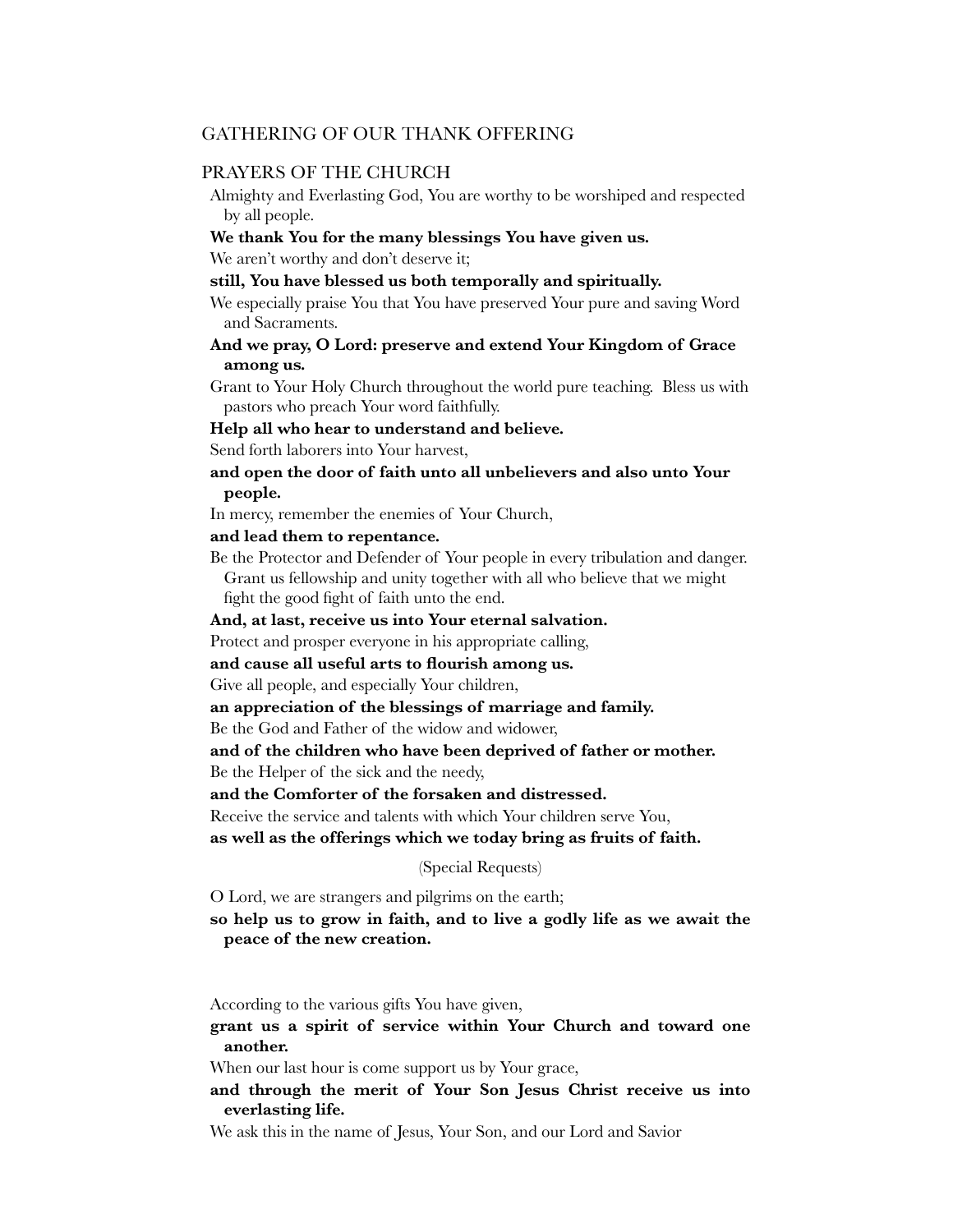**Who lives and reigns with You and the Holy Ghost, One God forever and ever.**

In His name we join to pray:

**Our Father, who art in heaven, hallowed be Thy name; Thy kingdom come; Thy will be done on earth as it is in heaven; Give us this day our daily bread; And forgive us our trespasses, as we forgive those who trespass against us; And lead us not into temptation; But deliver us from evil; For Thine is the kingdom and the power and the glory forever and ever. Amen!**

## BENEDICTION *Numbers 6:24-26*

M The Lord bless you and keep you. The Lord make His face shine upon you and be gracious unto you. The Lord lift up His countenance upon you and give you peace.

**C Amen.**

## CLOSING HYMN

**WS 775:6** (tan hymnal) *Thy Strong Word*

*Lord, Have Mercy* – Tune and Setting: © 2000 John C. Reim. Used by permission. *Confession and Absolution* – Text from "Christian Worship: A Lutheran Hymnal." © 1993 Northwestern Publishing House. *Glory to God in the Highest* – Text: Edwin LeGrice. © Kevin Mayhew Ltd. Tune and Setting: Walter Greatorex, alt. © Oxford University Press. *Alleluia Verse* – Test: "Christian Worship: A Lutheran Hymnal." © 1993 Northwestern Publishing House. Tune and Setting: Kermit G. Moldenhauer. *Confession and Absolution*, *Gloria in Excelsis*, *Alleluia Verse* used by permission. All rights reserved. Reprinted under One License.net license # A-A-723598. Unless otherwise noted, Scripture quotations taken from the New King James Version ©1982 Thomas Nelson. Used by permission. All rights reserved. *Offertory* and other texts are in public domain.